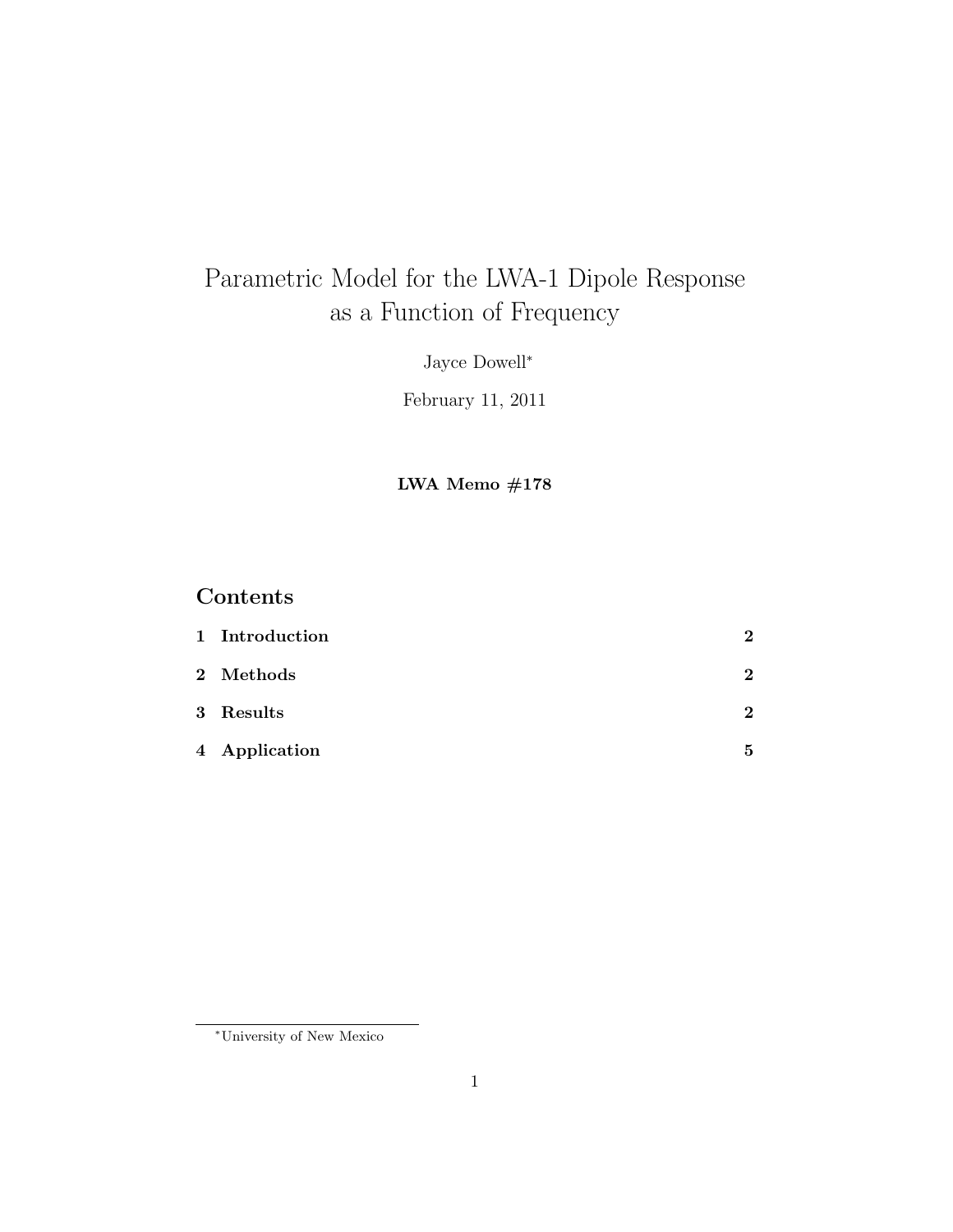#### 1 Introduction

This memo is an extension of [1] which provides an empirical model of the LWA-1 normalized dipole power pattern at 38 and 74 MHz. Here the nature of the power pattern witll be addressed over entire tuning range of the LWA, from 10 to 88 MHz. This is done by determining fitting the normalized dipole power pattern for a variety of frequencies within the tuning range and then fitting the derived parameters with a polynomial in frequency. This allows for the calculation of the power pattern for a given azimuth and zenith angle at any frequency without generating the moment data for each frequency of interest.

#### 2 Methods

The methodology used closely follows that used in [1]. The ground is taken to be the  $x-y$  plane with the positive z-axis pointing toward zenith. The two cross-dipoles that compromise a LWA-1 stand lie in the  $x-z$  and  $y-z$  $z$  planes and are the E–W and N–S polarizations, respectively. For each dipole, the E-plane lies in the same plane as the dipole and the H-plane lies perpendicular to it and contains the positive z-axis.

The parametric model used to fit the normalized dipole power pattern,  $p$ , in any plane containing the  $z$ -axis is:

$$
p(\theta) = \left[1 - \left(\frac{\theta}{\pi/2}\right)^{\alpha}\right] \cos^{\beta} \theta + \gamma \left(\frac{\theta}{\pi/2}\right) \cos^{\delta} \theta, \tag{1}
$$

where  $\theta$  is the angle measured from the positive *z*-axis, i.e., the zenith angle, in radians and ranges between 0 and  $\pi/2$ . This model was fit to both the E and H-planes for both polarizations for 21 frequencies between 10 and 88 MHz using a downhill simplex method. The power patterns were initially fit allowing all four parameters to vary for both the E and H-planes. However, this lead to some parameters not varying smoothly with frequency. Fixing the  $\gamma$  and  $\delta$  values for the H-plane fits to zero alleviated this problem.

#### 3 Results

The results of the final fits are shown in Tables 1 and 2 for the E–W and N–S polarization, respectively. For 38 and 74 MHz the best-fit values can be compared with the values found in [1]. Figures 1 and 2 show this comparison for the E–W polarization at 38 and 74 MHz, respectively. There is good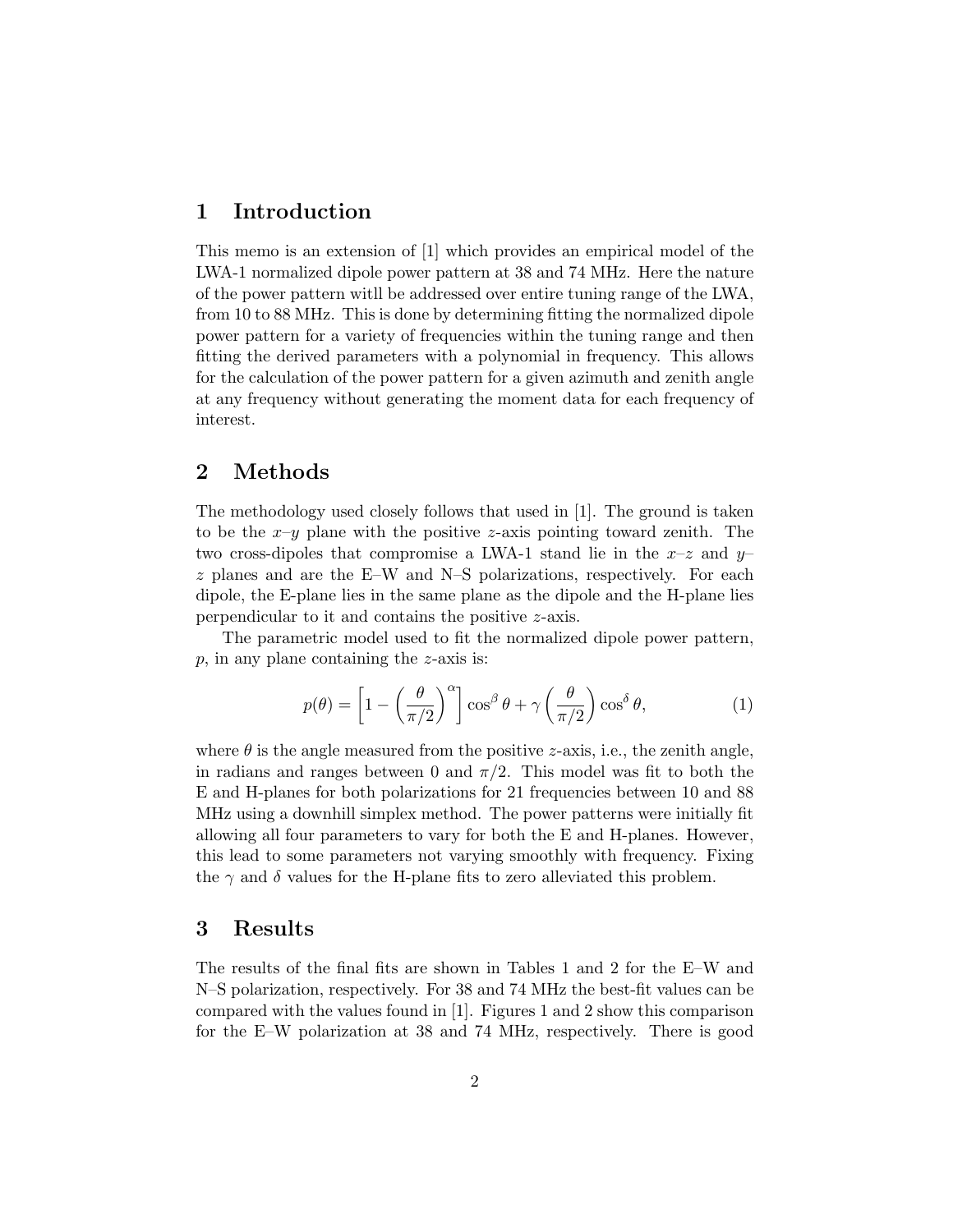

Figure 1: Comparison between the moment method data from [2] (crosses), the fits presented in this memo (solid lines), and the fits presented in [1] at 38 MHz.

agreement between the moment method data from [2] and the fits derived in this memo.

To create the coefficients as a function of frequency, each of the eight parameters were fit using a polynomial of form:

$$
c(\nu) = \sum_{n=0}^{m} a_n^c \left(\frac{\nu}{10 \text{ MHz}}\right)^n,\tag{2}
$$

where  $a_n^c$  is the  $n^{th}$  order coefficient of the best-fit polynomial to parameter c. The lowest-order polynomial which appeared to accurately fit the data was found to be 11th order. The resulting coefficients of the fits as a function of frequency for the E–W polarization are listed in Tables 3 and 4 for the E and H-planes, respectively. Similarly, Tables 5 and 6 contain the coefficients for the N–S polarization data. The fits along with the data are shown in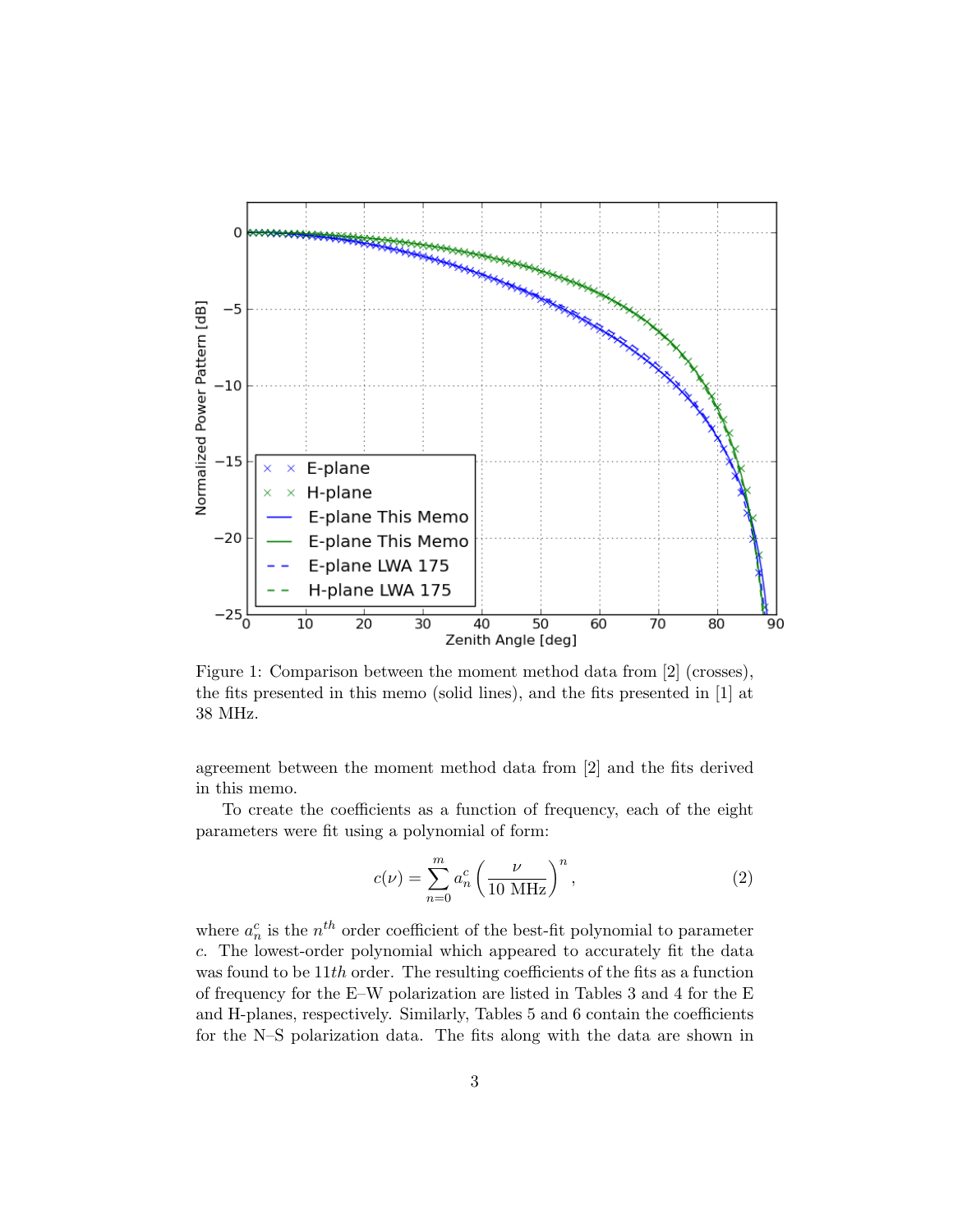

Figure 2: Similar to Figure 1 but for 74 MHz. The labeling is the same as in Figure 2.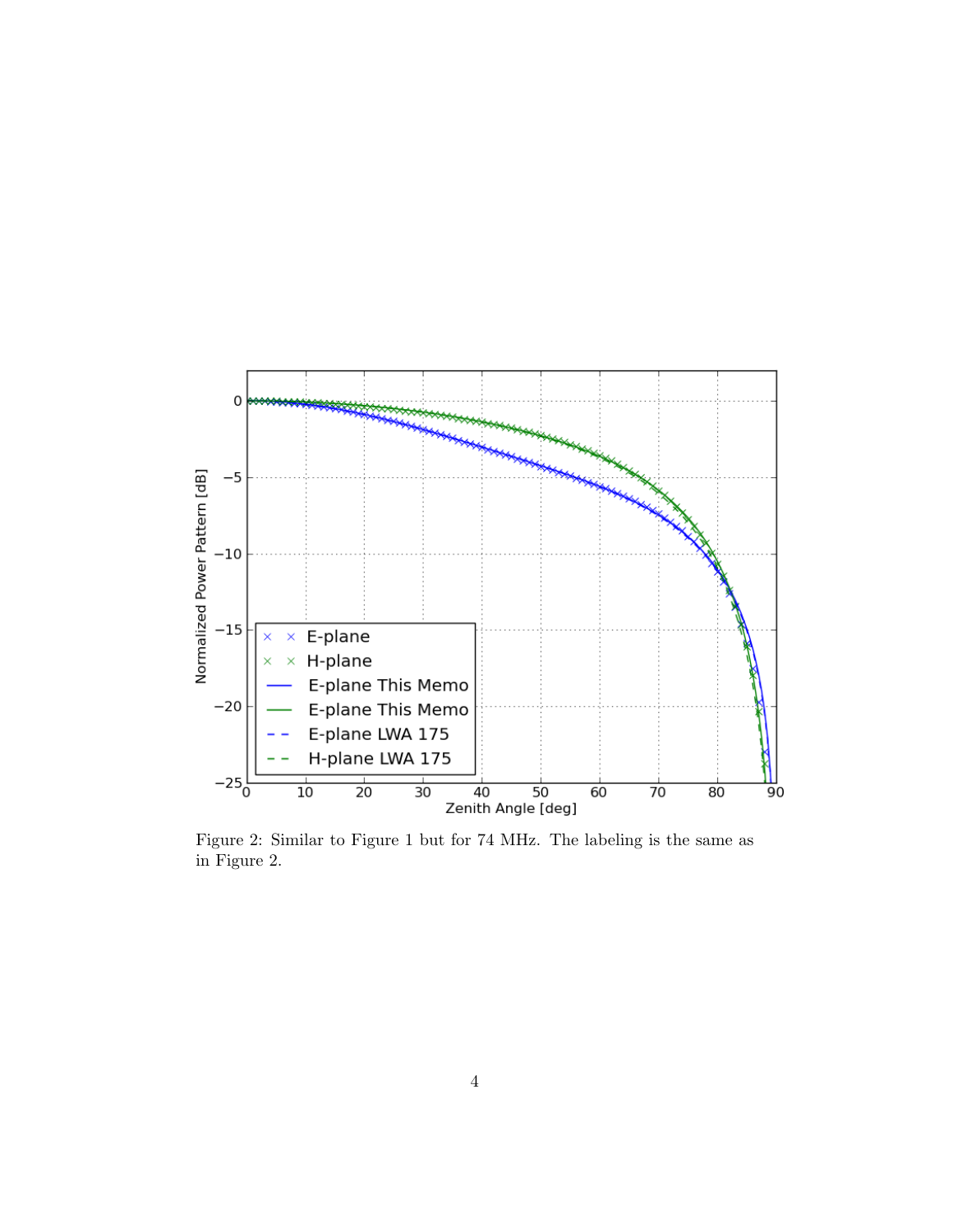Figures 3 (E–W) and 4 (N–S).

## 4 Application

The fits presented above are available in version 0.4.0 and later of the LWA Software Library<sup>1</sup>. To access the coefficients in Python, use:

```
>>> import os
>>> import numpy
>>> from lsl.common.paths import data as dataPath
>>> dataDict = numpy.load(os.path.join(dataPath, 'lwa1-dipole-emp.npz')
>>> fitX = dataDict['fitX']
>>> def planeE(theta, freq=10e6):
... alpha = numpy.polyval(fitX[0,0,:], numpy.array(freq))
... beta = numpy.polyval(fitX[0,1,:], numpy.array(freq))
... gamma = numpy.polyval(fitX[0,2,:], numpy.array(freq))
... delta = numpy.polyval(fitX[0,3,:], numpy.array(freq))
... out = (1-(2*theta/numpy.pi)**alpha)*numpy.cos(theta)**beta
... out += gamma*(2*theta/numpy.pi)*numpy.cos(theta)**delta
... return out
```
It should be noted that the coefficient values for the N–S polarization stored in the lwa-dipole-emp.npz are swapped between the E and H-planes so that same azimuth interpolation code can be used (see [1] for a recommended interpolation scheme).

## References

- [1] S. Ellingson, LWA Memo 175, December 2010.
- [2] S. Ellingson et al., "The Long Wavelength Array," Proc. IEEE, Vol. 97, No. 8, pp. 1421-1430, Aug 2009. Also available as LWA Memo 157.

<sup>1</sup>http://fornax.phys.unm.edu/lwa/trac/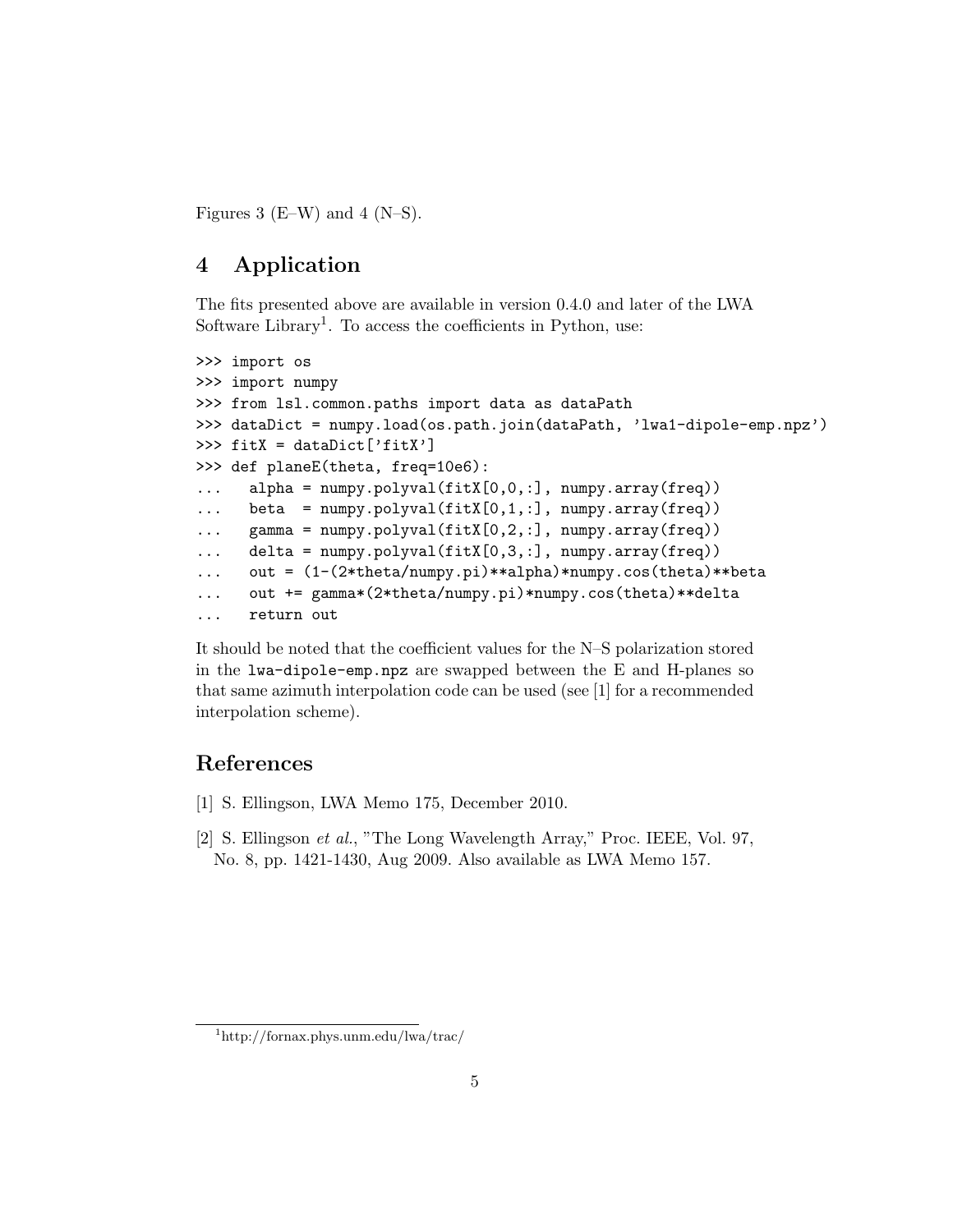

Figure 3: Best-fit polynomials (solid lines) to the four model parameters (crosses) for the E–W polarization for the E-plane (blue) and H-plane (green). In general, the polynomials are in good agreement with the data. The exception is for the E-plane  $\gamma$  parameter near 25 MHz.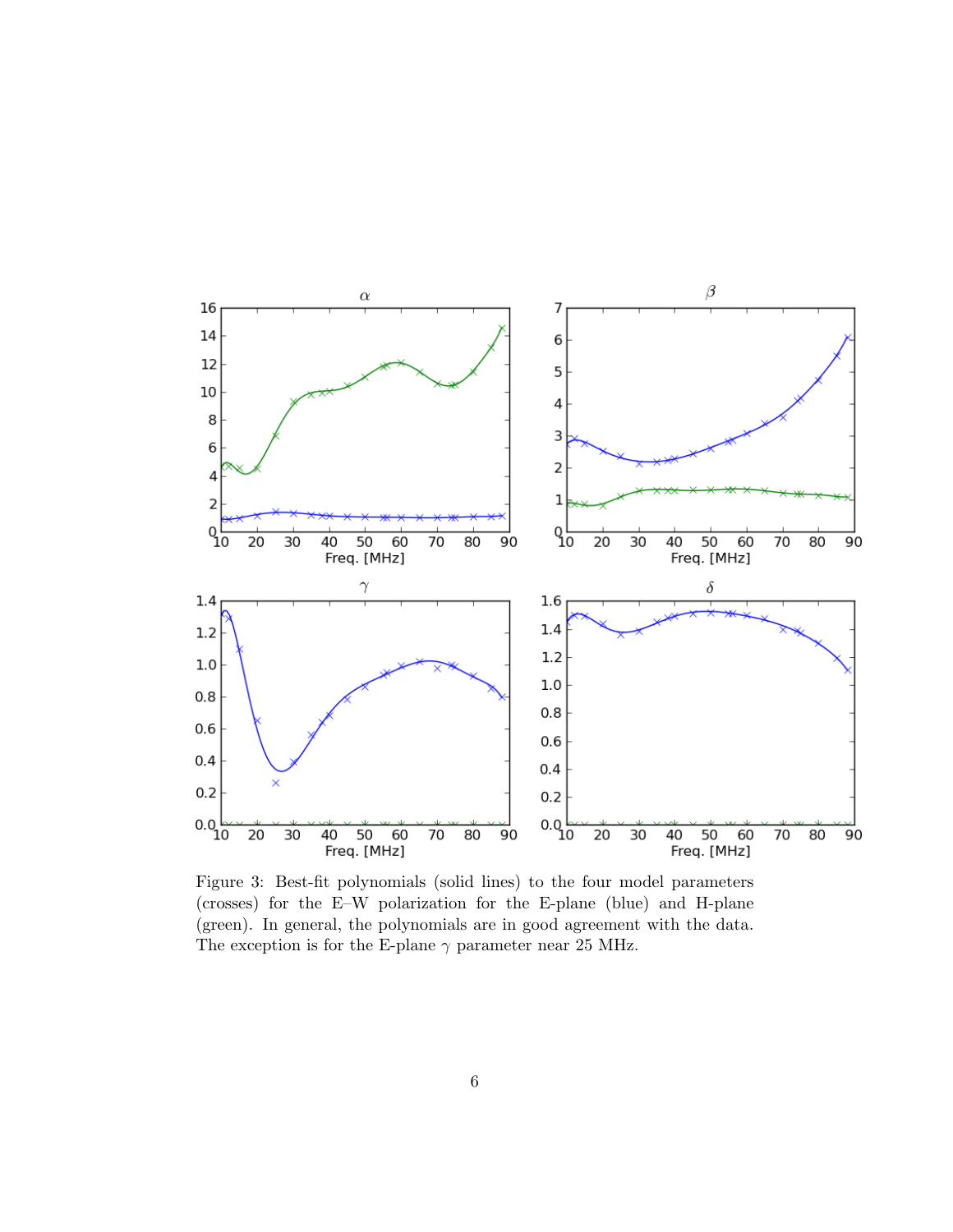

Figure 4: Similar to Figure 3, but for the N–S polarization. The labeling is the same as in Figure 3. Again, there is good agreement between the polynomial and the the data except around 25 MHz for the E-plane parameter γ.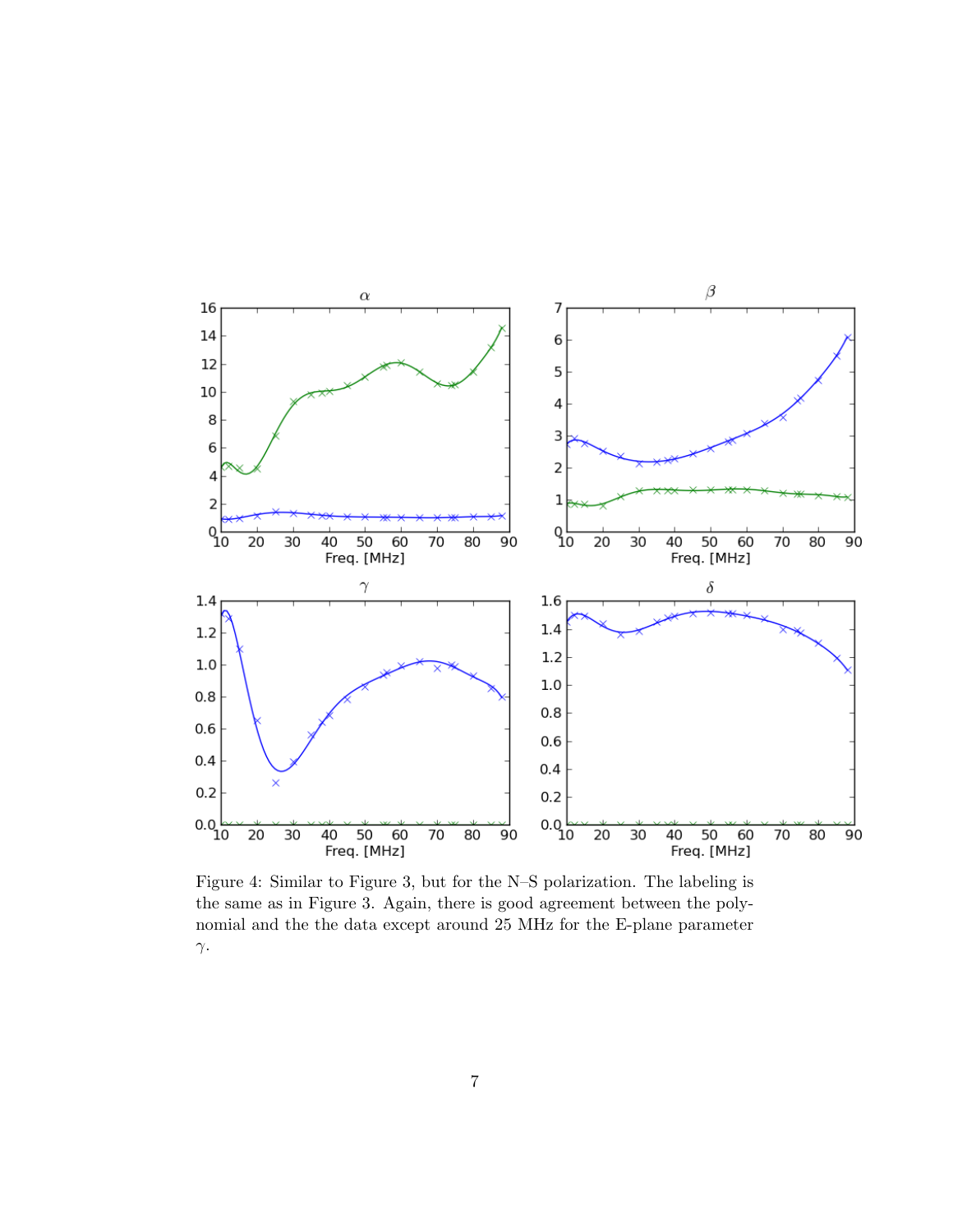| Ε<br>0.91<br>2.73<br>1.32<br>1.45<br>10 MHz<br>Η<br>4.67<br>0.88<br>0.00<br>0.00<br>E<br>2.53<br>0.65<br>1.44<br>1.18<br>20 MHz<br>H<br>0.00<br>4.51<br>0.83<br>0.00<br>E<br>1.34<br>2.14<br>1.39<br>0.40<br>30 MHz<br>$H_{\rm}$<br>0.00<br>9.35<br>1.29<br>0.00<br>E<br>2.25<br>1.18<br>0.64<br>1.48<br>38 MHz<br>H<br>9.94<br>1.30<br>0.00<br>0.00<br>E<br>2.30<br>1.15<br>0.69<br>1.49<br>40 MHz<br>H<br>10.06<br>1.30<br>0.00<br>0.00<br>E<br>1.07<br>2.61<br>1.52<br>0.87<br>50 MHz<br>H<br>11.09<br>1.32<br>0.00<br>0.00<br>E<br>3.09<br>1.50<br>1.02<br>0.99<br>60 MHz<br>H<br>12.13<br>1.32<br>0.00<br>0.00<br>E<br>1.02<br>3.59<br>0.98<br>1.40<br>70 MHz<br>H<br>10.60<br>1.23<br>0.00<br>0.00<br>E<br>4.10<br>1.39<br>1.03<br>1.00<br>74 MHz<br>Η<br>0.00<br>10.48<br>1.19<br>0.00<br>Ε<br>1.06<br>1.30<br>4.75<br>0.94<br>80 MHz<br>H<br>0.00<br>11.43<br>1.15<br>0.00 | Frequency | Plane | $\alpha$ | β | $\gamma$ | $\delta$ |
|------------------------------------------------------------------------------------------------------------------------------------------------------------------------------------------------------------------------------------------------------------------------------------------------------------------------------------------------------------------------------------------------------------------------------------------------------------------------------------------------------------------------------------------------------------------------------------------------------------------------------------------------------------------------------------------------------------------------------------------------------------------------------------------------------------------------------------------------------------------------------------|-----------|-------|----------|---|----------|----------|
|                                                                                                                                                                                                                                                                                                                                                                                                                                                                                                                                                                                                                                                                                                                                                                                                                                                                                    |           |       |          |   |          |          |
|                                                                                                                                                                                                                                                                                                                                                                                                                                                                                                                                                                                                                                                                                                                                                                                                                                                                                    |           |       |          |   |          |          |
|                                                                                                                                                                                                                                                                                                                                                                                                                                                                                                                                                                                                                                                                                                                                                                                                                                                                                    |           |       |          |   |          |          |
|                                                                                                                                                                                                                                                                                                                                                                                                                                                                                                                                                                                                                                                                                                                                                                                                                                                                                    |           |       |          |   |          |          |
|                                                                                                                                                                                                                                                                                                                                                                                                                                                                                                                                                                                                                                                                                                                                                                                                                                                                                    |           |       |          |   |          |          |
|                                                                                                                                                                                                                                                                                                                                                                                                                                                                                                                                                                                                                                                                                                                                                                                                                                                                                    |           |       |          |   |          |          |
|                                                                                                                                                                                                                                                                                                                                                                                                                                                                                                                                                                                                                                                                                                                                                                                                                                                                                    |           |       |          |   |          |          |
|                                                                                                                                                                                                                                                                                                                                                                                                                                                                                                                                                                                                                                                                                                                                                                                                                                                                                    |           |       |          |   |          |          |
|                                                                                                                                                                                                                                                                                                                                                                                                                                                                                                                                                                                                                                                                                                                                                                                                                                                                                    |           |       |          |   |          |          |
|                                                                                                                                                                                                                                                                                                                                                                                                                                                                                                                                                                                                                                                                                                                                                                                                                                                                                    |           |       |          |   |          |          |
|                                                                                                                                                                                                                                                                                                                                                                                                                                                                                                                                                                                                                                                                                                                                                                                                                                                                                    |           |       |          |   |          |          |
|                                                                                                                                                                                                                                                                                                                                                                                                                                                                                                                                                                                                                                                                                                                                                                                                                                                                                    |           |       |          |   |          |          |
|                                                                                                                                                                                                                                                                                                                                                                                                                                                                                                                                                                                                                                                                                                                                                                                                                                                                                    |           |       |          |   |          |          |
|                                                                                                                                                                                                                                                                                                                                                                                                                                                                                                                                                                                                                                                                                                                                                                                                                                                                                    |           |       |          |   |          |          |
|                                                                                                                                                                                                                                                                                                                                                                                                                                                                                                                                                                                                                                                                                                                                                                                                                                                                                    |           |       |          |   |          |          |
|                                                                                                                                                                                                                                                                                                                                                                                                                                                                                                                                                                                                                                                                                                                                                                                                                                                                                    |           |       |          |   |          |          |
|                                                                                                                                                                                                                                                                                                                                                                                                                                                                                                                                                                                                                                                                                                                                                                                                                                                                                    |           |       |          |   |          |          |
|                                                                                                                                                                                                                                                                                                                                                                                                                                                                                                                                                                                                                                                                                                                                                                                                                                                                                    |           |       |          |   |          |          |
|                                                                                                                                                                                                                                                                                                                                                                                                                                                                                                                                                                                                                                                                                                                                                                                                                                                                                    |           |       |          |   |          |          |
|                                                                                                                                                                                                                                                                                                                                                                                                                                                                                                                                                                                                                                                                                                                                                                                                                                                                                    |           |       |          |   |          |          |
| E<br>1.16<br>6.09<br>1.11<br>0.80<br>88 MHz                                                                                                                                                                                                                                                                                                                                                                                                                                                                                                                                                                                                                                                                                                                                                                                                                                        |           |       |          |   |          |          |
| $\rm H$<br>14.60<br>1.09<br>0.00<br>0.00                                                                                                                                                                                                                                                                                                                                                                                                                                                                                                                                                                                                                                                                                                                                                                                                                                           |           |       |          |   |          |          |

Table 1: Parameters for the E–W Polarization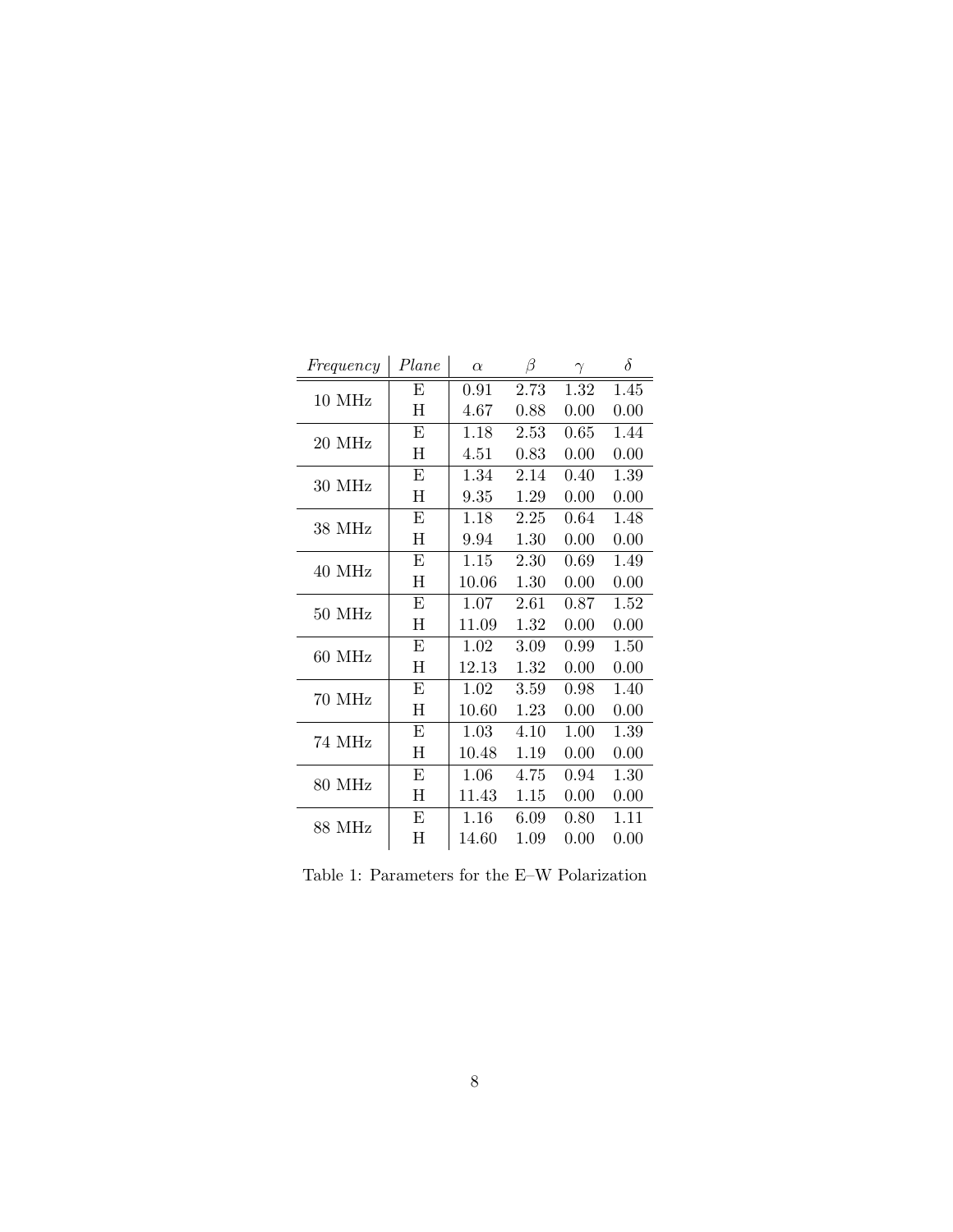| Frequency     | Plane                     | $\alpha$ | β    | $\gamma$ | $\delta$ |
|---------------|---------------------------|----------|------|----------|----------|
| 10 MHz        | Е                         | 0.90     | 2.80 | 1.35     | 1.46     |
|               | $H_{\rm}$                 | 4.69     | 0.88 | 0.00     | 0.00     |
| 20 MHz        | E                         | 1.17     | 2.51 | 0.66     | 1.45     |
|               | $\mathbf H$               | 4.60     | 0.85 | 0.00     | 0.00     |
| 30 MHz        | E                         | 1.31     | 2.14 | 0.43     | 1.40     |
|               | $\boldsymbol{\mathrm{H}}$ | 9.77     | 1.31 | 0.00     | 0.00     |
| 38 MHz        | E                         | 1.16     | 2.27 | 0.68     | 1.49     |
|               | $\mathbf H$               | 10.58    | 1.33 | 0.00     | 0.00     |
| 40 MHz        | Ε                         | 1.14     | 2.32 | 0.72     | 1.50     |
|               | H                         | 10.77    | 1.34 | 0.00     | 0.00     |
| 50 MHz        | Ε                         | 1.06     | 2.63 | 0.89     | 1.52     |
|               | H                         | 12.42    | 1.36 | 0.00     | 0.00     |
| 60 MHz        | Ε                         | 1.02     | 3.09 | 1.00     | 1.50     |
|               | H                         | 14.53    | 1.39 | 0.00     | 0.00     |
| 70 MHz        | E                         | 1.01     | 3.73 | 1.03     | 1.44     |
|               | $\mathbf H$               | 13.13    | 1.32 | 0.00     | 0.00     |
| 74 MHz        | Ε                         | 1.03     | 4.05 | 1.01     | 1.40     |
|               | Η                         | 13.15    | 1.29 | 0.00     | 0.00     |
| 80 MHz        | Ε                         | 1.06     | 4.67 | 0.95     | 1.32     |
|               | $H_{\rm}$                 | 14.68    | 1.26 | 0.00     | 0.00     |
| <b>88 MHz</b> | E                         | 1.14     | 5.92 | 0.83     | 1.14     |
|               | Η                         | 19.11    | 1.21 | 0.00     | 0.00     |

Table 2: Parameters for the N–S Polarization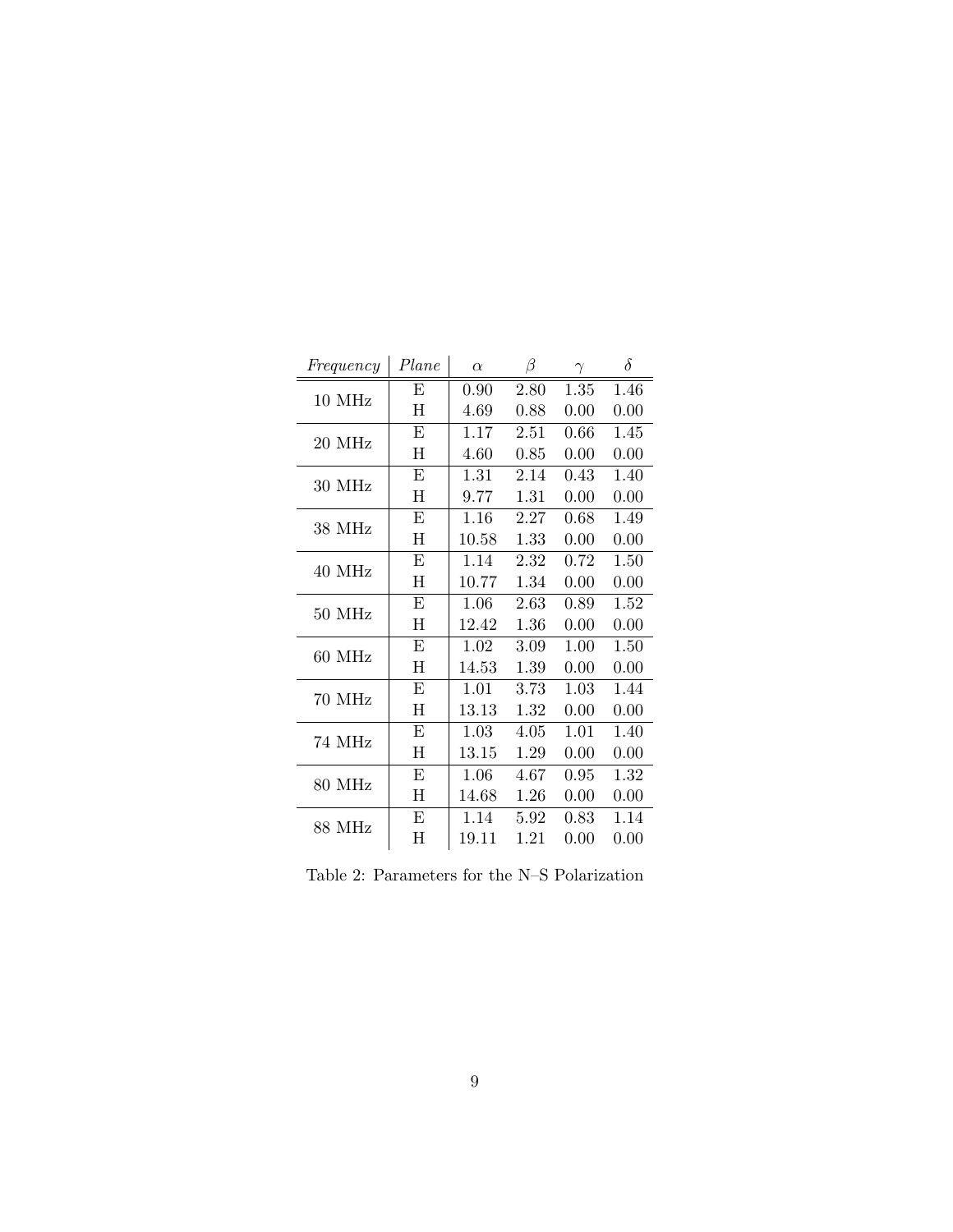| $\it{n}$       | $a_n^{\alpha}$ | $a_n^{\beta}$ | $a_n^{\gamma}$ | $a_n^{\delta}$ |
|----------------|----------------|---------------|----------------|----------------|
| 0              | $-29.1171$     | $-37.4913$    | 28.1047        | 6.1240         |
| 1              | 111.7311       | 139.6610      | $-104.2538$    | $-18.9478$     |
| $\overline{2}$ | $-174.5775$    | $-206.6546$   | 170.0110       | 31.0437        |
| 3              | 151.1112       | 173.6406      | $-152.4836$    | $-27.1886$     |
| 4              | $-80.8344$     | $-92.5111$    | 83.6969        | 14.3324        |
| 5              | 28.3137        | 32.8787       | $-29.8477$     | $-4.8506$      |
| 6              | $-6.6878$      | $-7.9743$     | 7.1374         | 1.0900         |
| 7              | 1.0738         | 1.3243        | $-1.1554$      | $-0.1643$      |
| 8              | $-0.1156$      | $-0.1481$     | 0.1250         | 0.0164         |
| 9              | 0.0080         | 0.0107        | $-0.0087$      | $-0.0010$      |
| 10             | $-0.0003$      | $-0.0004$     | 0.0003         | 0.0000         |
| 11             | 0.0000         | 0.0000        | $-0.0000$      | $-0.0000$      |

Table 3: Parameters for the E–W Polynomial Fit, E-Plane

| $\eta$         | $a_n^{\alpha}$ | $a_n^\beta$ | $a_n^{\gamma}$ | $a_n^{\delta}$ |
|----------------|----------------|-------------|----------------|----------------|
| 0              | $-24.4342$     | $-15.0726$  | 0.0000         | 0.0000         |
| 1              | 40.9295        | 51.7252     | 0.0000         | 0.0000         |
| $\overline{2}$ | 49.1505        | $-68.2541$  | 0.0000         | 0.0000         |
| 3              | $-142.6709$    | 48.3015     | 0.0000         | 0.0000         |
| 4              | 128.2364       | $-20.4400$  | 0.0000         | 0.0000         |
| 5              | $-61.6535$     | 5.4472      | 0.0000         | 0.0000         |
| 6              | 18.0709        | $-0.9260$   | 0.0000         | 0.0000         |
| 7              | $-3.3874$      | 0.0974      | 0.0000         | 0.0000         |
| 8              | 0.4088         | $-0.0056$   | 0.0000         | 0.0000         |
| 9              | $-0.0308$      | 0.0001      | 0.0000         | 0.0000         |
| 10             | 0.0013         | 0.0000      | 0.0000         | 0.0000         |
| 11             | -0.0000        | $-0.0000$   | 0.0000         | 0.0000         |

Table 4: Parameters for the E–W Polynomial Fit, H-Plane